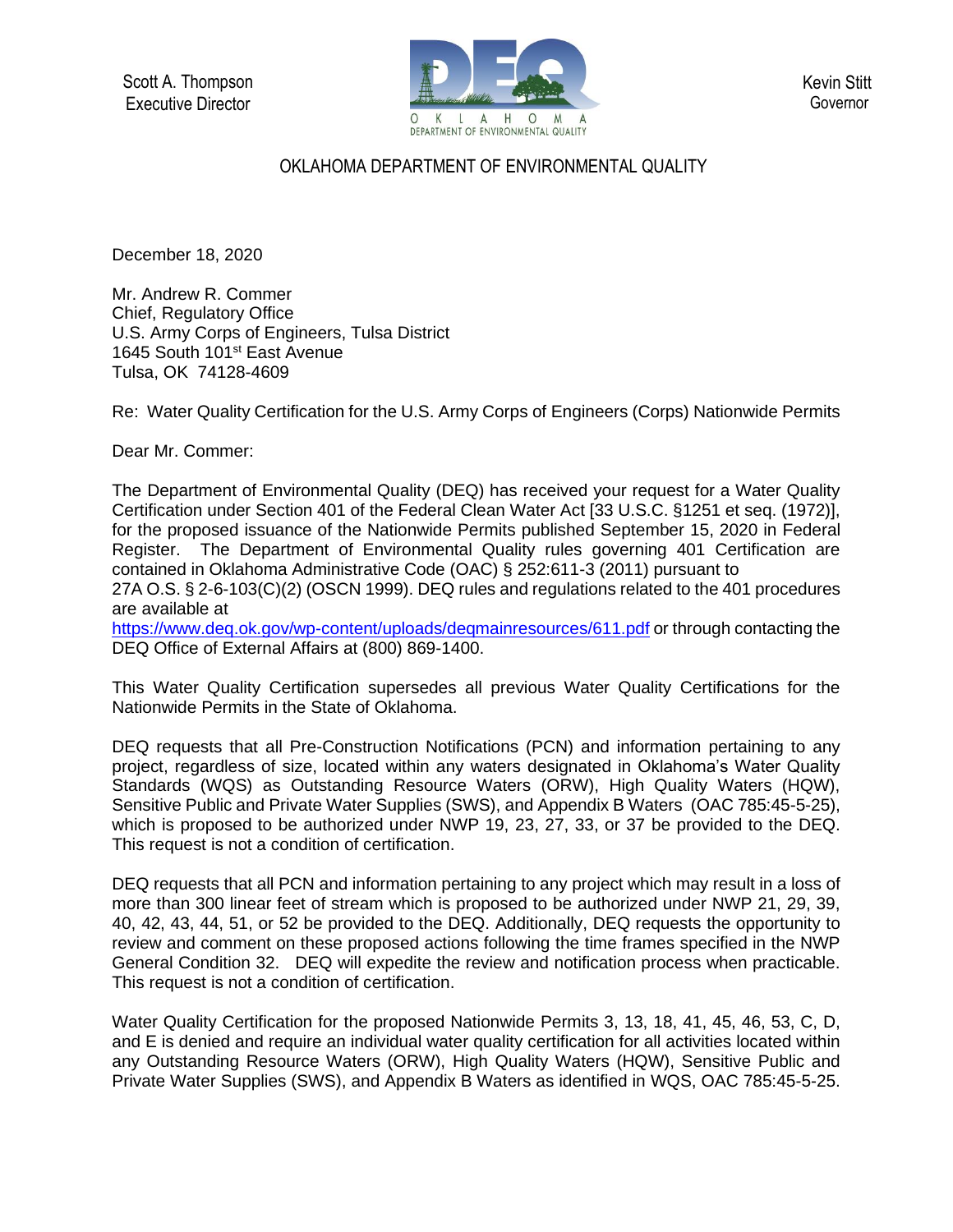Page 2 U.S. Army Corps of Engineers Nationwide Permits December 18, 2020

In order to determine compliance with water quality standards set forth in OAC 785:455-25 for these waters, projects covered under NWP on such waters shall be reviewed by DEQ.

Water Quality Certification for the proposed Nationwide Permits 49 and 50 are denied and require individual water quality certification for all activities in all watersheds of Oklahoma. We are concerned that use of these permits could lead to more than minimal adverse environmental effects on waters of the U.S. located in Oklahoma and may result in violation of WQS as set in OAC 785: 45-3-2. In order to determine compliance with water quality standards set forth in OAC 785:45-3 and OAC 785: 455-25 for Oklahoma waters of the U.S., projects covered under these two NWP shall be reviewed by DEQ.

For the proposed Nationwide Permit 16, *Return Water from Upland Contained Disposal Areas*, the certification is conditioned as follows to comply with OAC 785: 45-5-9(b) and OAC 785: 45-5- 12(f)(7) and (8). A plan describing best management practices for sediment control in return water shall be submitted to, and approved by DEQ before any discharge can be commenced.

DEQ acknowledges that the potential to use NWP 34, 48. 54, A, and B in Oklahoma is not likely. However, for administrative clarity the Water Quality Certification is denied for the proposed NWP 34, 48, 54, A, and B.

This certification does not authorize industrial stormwater discharges, stormwater runoff from construction sites, or municipal/domestic wastewater discharges. These discharges may require permits from DEQ.

Subject to the exceptions noted above, the DEQ grants Clean Water Act 401 Water Quality Certification for the Corps Nationwide Permits subject to the following conditions:

- 1. Permittee shall take all reasonable measures to prevent spills of fuel or other pollutants to comply with CWA 301(a), OAC 785: 45-3-2, OAC 785:45-5-12(f)(4) and (6), and OAC 785: 45-5-19. In the event such spill occurs it shall be reported to the DEQ, within twentyfour (24) hours, to the pollution prevention hotline at 1-800-522-0206.
- 2. All fueling and servicing of vehicles and equipment shall be done above the Ordinary High Water Mark (OHWM) to comply with CWA 301(a), OAC 785: 45-3-2, OAC 785: 45-5- 12(f)(4) and (6), and OAC 785: 45-5-19.
- 3. Any material and fuels used in the project shall be stored and/or stockpiled above the Ordinary High Water Mark (OHWM) and shall be removed from a likely flood zone prior to any predicted flood to comply with CWA 301(a), OAC 785: 45-3-2, OAC 785: 45-5-12(f)(4) and (6), OAC 785: 45-5-19.
- 4. If the project is located on or may affect water impaired for turbidity and/or sediment, Best Management Practices and other controls shall be selected and implemented in order to control soil erosion and maintain compliance with WQS, OAC: 45-5-12(f)(7)(B). A copy of the current EPA-approved list of impaired waters (303(d) list) is available at Integrated Report - 303(d) & 305(b) - [Oklahoma Department of Environmental Quality.](https://www.deq.ok.gov/water-quality-division/watershed-planning/integrated-report/)
- 5. For any project involving bank stabilization, the permittee shall consider implementing bioengineering practices in lieu of structural practices (e.g. riprap) to minimize impacts to an aquatic resource and enhance aquatic habitat to comply with WQS, OAC 785: 45-3-2.